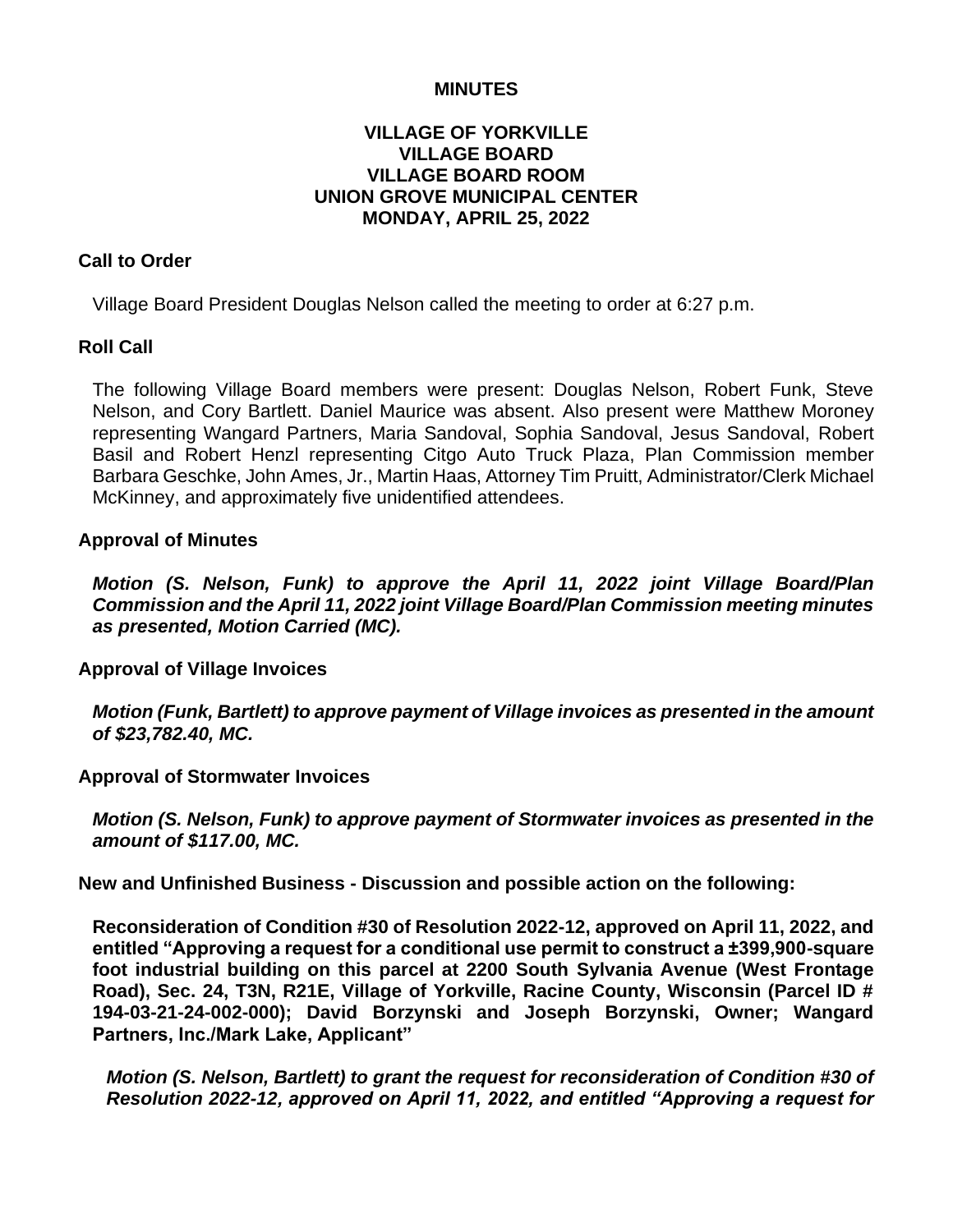*a conditional use permit to construct a ±399,900-square foot industrial building on this parcel at 2200 South Sylvania Avenue (West Frontage Road), Sec. 24, T3N, R21E, Village of Yorkville, Racine County, Wisconsin (Parcel ID # 194-03-21-24-002-000); David Borzynski and Joseph Borzynski, Owner; Wangard Partners, Inc./Mark Lake, Applicant," and to approve the replacement of the current language of Condition #30, which reads as follows:*

*"30. Facility. Applicant shall construct an industrial building of at least 399,900 square feet with an approximate assessed value of \$25 Million as further set forth in the development agreement."*

*With the following language:*

*"30. Facility. The Development is located within Village Tax Incremental District No. 1 created on September 9, 2019 (the "District"). The parties anticipate that, when substantially complete and fully assessed, the assessed value of the Development shall be approximately \$25 million (the "Anticipated Value"). Developer acknowledges that the Village is relying on tax increment from the Development at the Anticipated Value to reimburse the Village, over a two-year period, its expenses to design, construct and install the Lift Station, which expenses the Village Engineer has estimated to be a total of \$400,000 - \$450,000. In the event that the Development has been commenced but is not substantially completed as of January 1, 2025, subject to force majeure, Developer shall make payments in lieu of taxes to the Village to the extent necessary to ensure that the Village's actual expenses incurred to design, construct and install the Lift Station, not to exceed \$450,000, will be fully repaid in the years 2026 and 2027 from (a) tax increment generated by the Development and/or (b) payments in lieu of taxes calculated by multiplying the Village's then-current mill rate by the differential between the Anticipated Value and the actual equalized value of the Development. If Developer makes any payment in lieu of taxes to the Village under this Section, the Village shall reimburse to Developer the amount of any such payment from future tax increment from the Development, but only from increment received during the life of the District.", MC.*

**Request made by Maria Sandoval for reconsideration of the April 11, 2022, denial of the conditional use application for the parcel located at 14800 Braun Road (Parcel ID # 194- 03-21-25-013-010) in the A-2 (General Farming and Residential II) Zoning District to occupy an existing barn with an event venue business, to exceed the accessory structure maximum aggregate total footprint area and to construct an open-sided accessory structure**

**Request made by Maria Sandoval for the continuation of the public hearing for the conditional use application for the parcel located at 14800 Braun Road (Parcel ID # 194- 03-21-25-013-010) in the A-2 (General Farming and Residential II) Zoning District to occupy an existing barn with an event venue business, to exceed the accessory structure maximum aggregate total footprint area and to construct an open-sided accessory structure**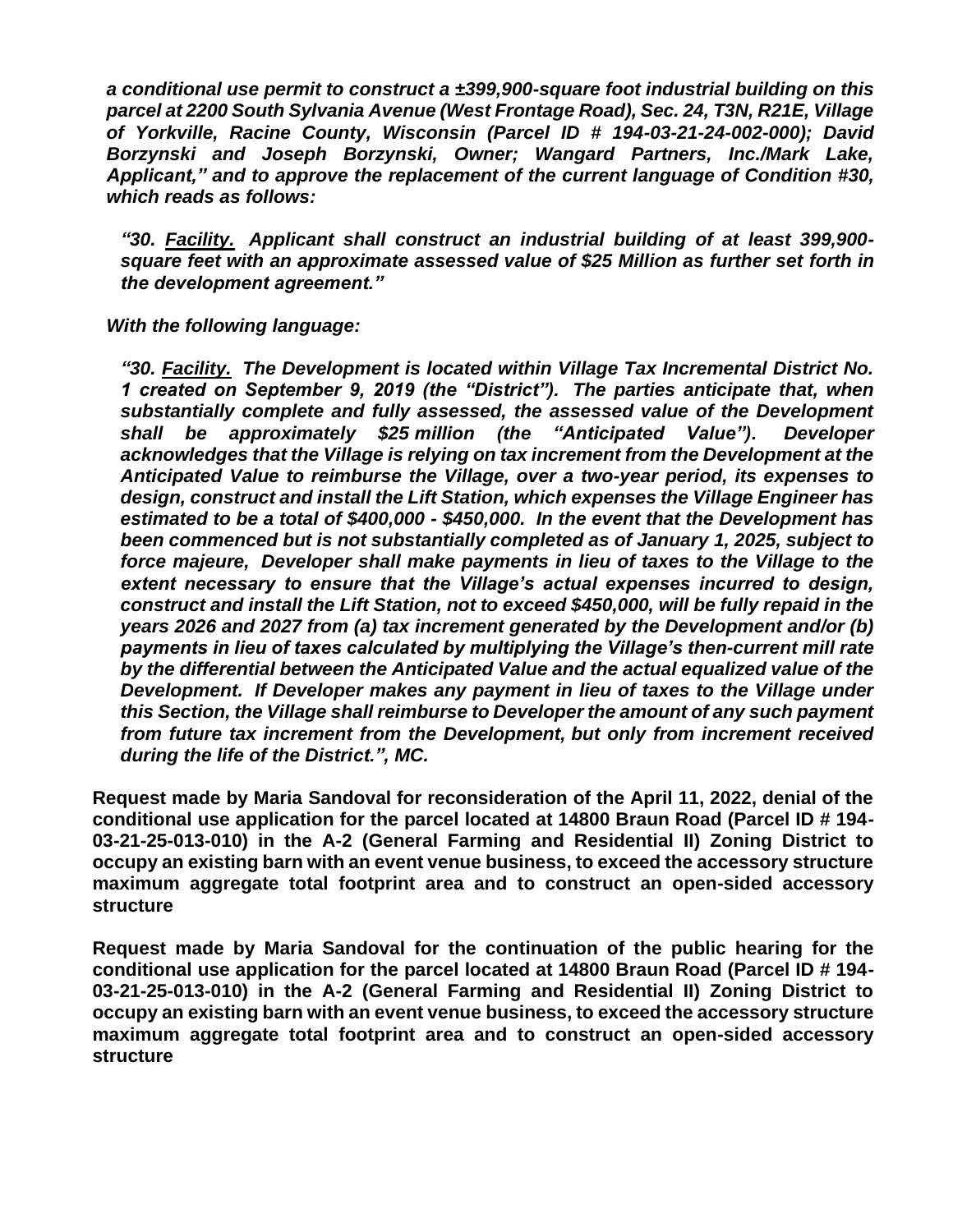Maria Sandoval read a letter to the Village Board outlining her reasoning for requesting reconsideration of the April 11, 2022, conditional use application denial.

# *Motion (Bartlett, S. Nelson) to do the following:*

- *To grant the request made by Maria Sandoval for reconsideration of the April 11, 2022, denial of the conditional use application for the parcel located at 14800 Braun Road (Parcel ID # 194-03-21-25-013-010) in the A-2 (General Farming and Residential II) Zoning District to occupy an existing barn with an event venue business, to exceed the accessory structure maximum aggregate total footprint area and to construct an open-sided accessory structure*
- *To grant the request made by Maria Sandoval for the continuation of the public hearing for the conditional use application for the parcel located at 14800 Braun Road (Parcel ID # 194-03-21-25-013-010) in the A-2 (General Farming and Residential II) Zoning District to occupy an existing barn with an event venue business, to exceed the accessory structure maximum aggregate total footprint area and to construct an open-sided accessory structure, and to schedule said public hearing for the joint Village Board/Plan Commission meeting on Monday, June 13, 2022, MC.*

# **Alcohol licensing for the Citgo Auto Truck Plaza, 611 South Sylvania Avenue (West Frontage Road)**

Discussion focused on a request from Robert Basil to obtain a Combination Class B beer and liquor license for this business to allow for the use of prohibited gambling machines on the licensed premises. Discussion also focused on the statutory requirements for operating a Combination Class B beer and liquor establishment. The consensus of the Village Board was to not support this request.

# *No formal action was taken by the Village Board on this agenda item.*

# **North Colony Avenue and 53rd Drive paving and drainage program project driveway and cross culvert replacement**

McKinney stated that the Village's engineer inspected the existing driveway and cross culverts on North Colony Avenue and 53<sup>rd</sup> Drive and recommended replacing four driveway culverts on North Colony Avenue and a cross culvert on 53<sup>rd</sup> Drive due to corrosion. The Village Board requested that quotes be obtained for replacing the existing corrugated metal cross culvert on North Colony Avenue.

# *No formal action was taken by the Village Board on this agenda item.*

# **Engineer's Report - report on activities and issues**

The Engineer was not present to provide his report to the Village Board.

# *No formal action was taken by the Village Board on this agenda item.*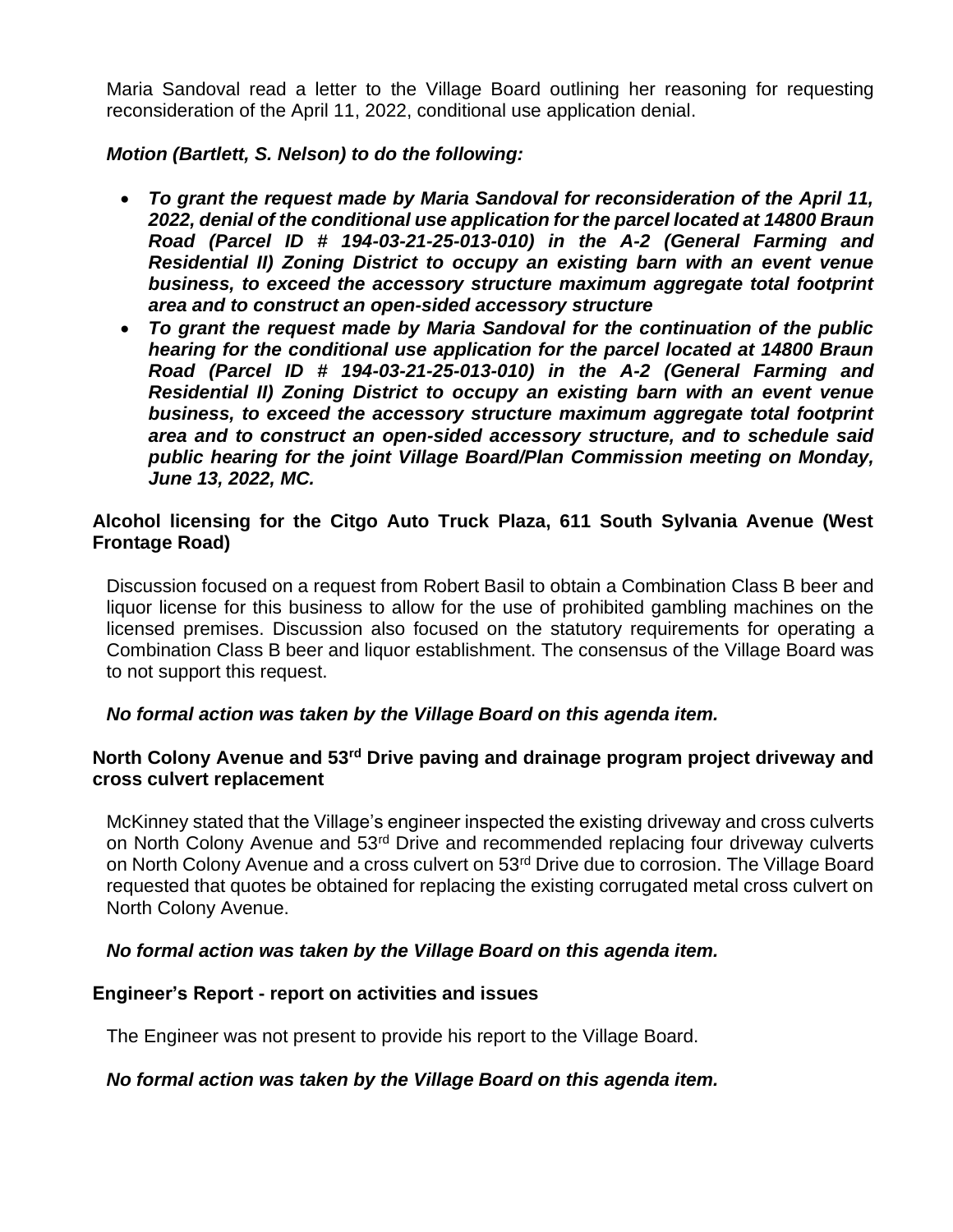**Reconsideration of the Combination Class B Beer and Liquor License application submitted by Dave's Diner for 904 South Sylvania Avenue (West Frontage Road) for the period of April 12, 2022, through June 30, 2022 (Agent: David Johnson) (Premises: Bar/restaurant and patio area), as approved on April 11, 2022**

*Motion (S. Nelson, Bartlett) to reconsider the Combination Class B Beer and Liquor License application submitted by Dave's Diner for 904 South Sylvania Avenue (West Frontage Road) for the period of April 12, 2022, through June 30, 2022 (Agent: David Johnson) (Premises: Bar/restaurant and patio area), as approved on April 11, 2022, MC.*

**Combination Class B Beer and Liquor License application submitted by Dave's Diner for 904 South Sylvania Avenue (West Frontage Road) for the period of April 12, 2022, through June 30, 2022 (Agent: David Johnson) (Premises: Bar/restaurant and patio area)**

McKinney stated that the applicant is no longer pursuing a lease for this location.

*Motion (S. Nelson, Funk) to deny the Combination Class B Beer and Liquor License application submitted by Dave's Diner for 904 South Sylvania Avenue (West Frontage Road) for the period of April 12, 2022, through June 30, 2022 (Agent: David Johnson) (Premises: Bar/restaurant and patio area), MC.*

#### **Gaming machine license ordinances**

The Village Board directed the Long-Range Planning/Ordinance Committee to review and make recommendations for amendments to the Village's gaming machine licensing ordinances.

*No formal action was taken by the Village Board on this agenda item.*

**Staab Construction Corporation pay request #9 for the 2021 wastewater treatment facility improvement project**

*Motion (S. Nelson, Funk) to approve payment of pay request #9 submitted by Staab Construction Corporation in the amount of \$1,136,981.00 for the 2021 Wastewater Treatment Facility Improvement project, MC.*

#### **Request for proposals for zoning-related services**

The Village Board directed McKinney to prepare a request for information for zoning-related services.

*No formal action was taken by the Village Board on this agenda item.*

**Resolution 2022-16 Designating and appointing committee members and officials to various positions in Village of Yorkville government**

*Motion (Funk, S. Nelson) to adopt Resolution 2022-16 as presented, MC.*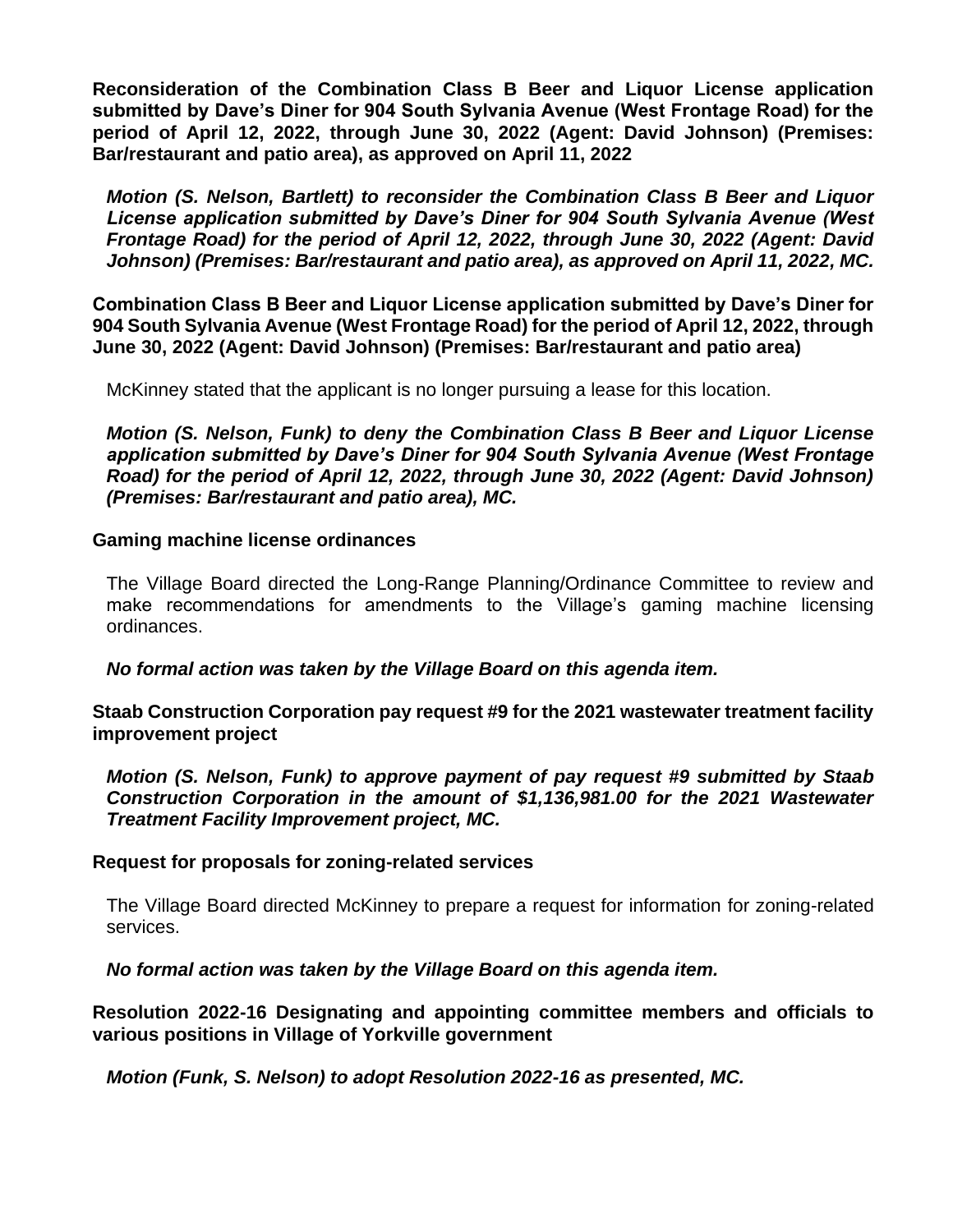**Special Event Permit application submitted by Linda Simonsen on behalf of Classic Cars for K9's for Classic Cars for K-9's, to be held at the Racine County Fairgrounds, 19805 Durand Avenue (STH 11), on Saturday, May 14, 2022**

*Motion (Bartlett, S. Nelson) to grant a Special Event Permit to Linda Simonsen on behalf of Classic Cars for K9's for Classic Cars for K-9's, to be held at the Racine County Fairgrounds, 19805 Durand Avenue (STH 11), on Saturday, May 14, 2022, with no conditions, MC.*

**2021-2022 annual Operator License application submitted by Randall Treu**

*Motion (S. Nelson, Bartlett) to grant a 2021-2022 annual Operator License to Randall Treu, with no conditions, MC.*

# **Reports**

**Code Enforcement Officer's Report:** The Code Enforcement Officer was not present to provide his report to the Village Board. McKinney stated that the Code Enforcement Officer responded to a complaint about stormwater runoff on the property located at 19013 2 Mile Road.

**Yorkville Stormwater Utility District Report:** S. Nelson stated that he had no information to report to the Village Board.

**Roads/Public Works Committee Report:** Funk stated that he had no information to report to the Village Board.

**Long-Range Planning/Ordinance Committee Report:** McKinney stated that the Committee discussed home occupation ordinances at their April 12 meeting. S. Nelson stated that the Committee will discuss adult-oriented business ordinances at their May 10 meeting.

**Union Grove/Yorkville Fire Commission Report:** S. Nelson stated that the Commission met on April 13 and discussed the Union Grove/Yorkville Fire Department fire station needs.

**Village President's Report:** D. Nelson stated that he had no information to report to the Village Board.

**Administrator/Clerk's Report:** McKinney reported to the Village Board on the following:

- That the May 9 joint Village Board/Plan Commission meeting agenda may include agenda items related to the following:
	- o 18320 Old Yorkville Road conditional use
	- $\circ$  Documents related to the Yorkshire Highlands subdivision final plat

# **Public Comments, Questions and Suggestions**

No public comments, questions or suggestions were provided.

# **Adjournment**

*Motion (S. Nelson, Bartlett) to adjourn, MC.* The meeting was adjourned at 8:14 p.m. The